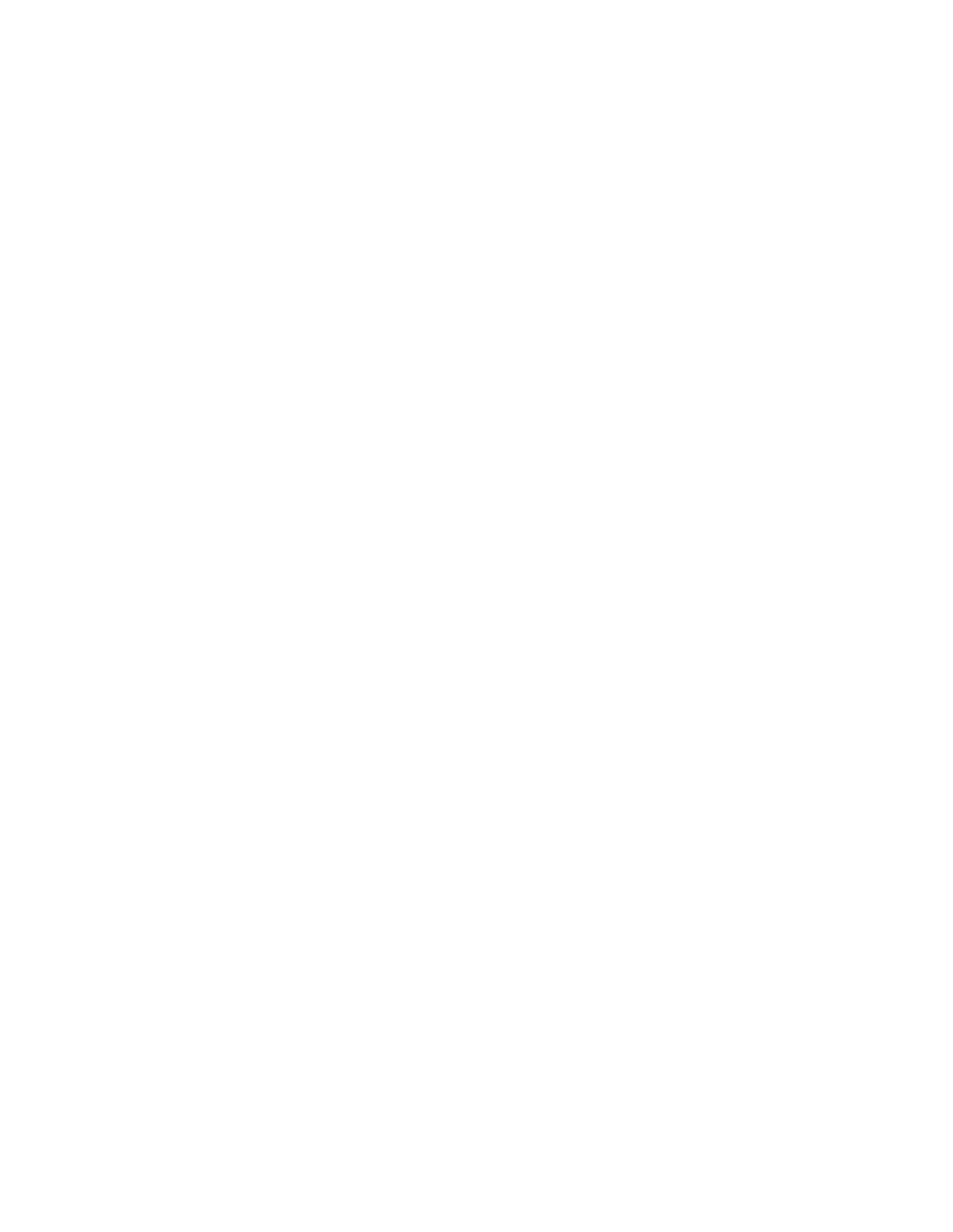

#### **ISLAMORADA, VILLAGE OF ISLANDS REGULAR VILLAGE COUNCIL MEETING**

**Founders Park Community Center 87000 Overseas Hwy Islamorada, FL 33036 March 14, 2013 5:30 PM** 

### **I. CALL TO ORDER\ROLL CALL**

#### **II. PLEDGE OF ALLEGIANCE**

#### **III. PRESENTATIONS AND ANNOUNCEMENTS**

**A.** Proclamation Governor Rick Scott Day – March 14, 2013

#### **IV. PUBLIC COMMENT**

- **V. AGENDA: Request for Deletion / Emergency Additions**
- **VI. CITIZENS' ADVISORY COMMITTEE UPDATES**

#### **VII. VILLAGE MANAGER REPORTS AND UPDATES**

#### **VIII. CONSENT AGENDA**

(All items on the Consent Agenda are considered routine by the Village Council and will be approved by one motion. There will be no separate discussion of these items unless a Councilmember so requests, in which event, the item will be moved to the Main Agenda.)

**A.** Minutes: **TAB 1**

February 6, 2013 Village Council Joint Workshop with the Water Quality Improvement Citizens' Advisory Committee

February 8, 2013 Village Council Workshop – Attorney Services

February 8, 2013 Village Council Meeting Executive Session (Case No. 2006-CA-43-P)

February 14, 2013 Regular Village Council Meeting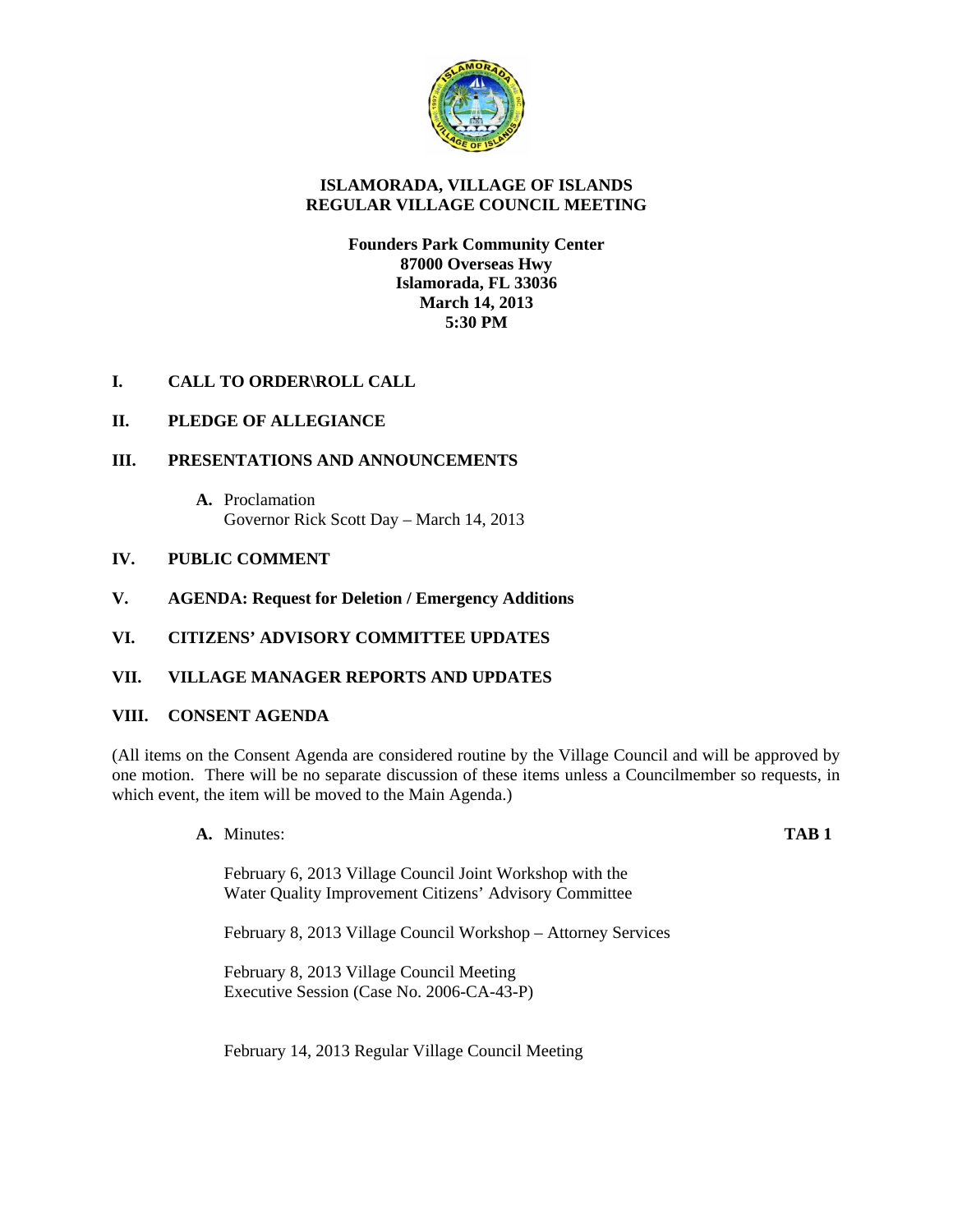#### **IX. ORDINANCES**

**A.** First Reading – Comprehensive Plan Text Amendment Regarding **TAB 2** Proportionate Share Mitigation for Transportation Concurrency

**Item deferred to the March 28, 2013, 5:30 PM, Regular Village Council Meeting.** 

**AN ORDINANCE OF ISLAMORADA, VILLAGE OF ISLANDS, FLORIDA, AMENDING THE COMPREHENSIVE PLAN BY MODIFYING PROVISIONS TO THE CAPITAL IMPROVEMENTS ELEMENT; PROVIDING FOR THE TRANSMITTAL OF THIS ORDINANCE TO THE FLORIDA DEPARTMENT OF ECONOMIC OPPORTUNITY; PROVIDING FOR SEVERABILITY; AND PROVIDING FOR AN EFFECTIVE DATE UPON APPROVAL OF THIS ORDINANCE BY THE FLORIDA DEPARTMENT OF ECONOMIC OPPORTUNITY** 

**B.** First Reading – Land Development Regulations Text Amendment **TAB 3** Regarding Proportionate Share Mitigation for Transportation **Concurrency** 

**Item deferred to the March 28, 2013, 5:30 PM, Regular Village Council Meeting.** 

**AN ORDINANCE OF ISLAMORADA, VILLAGE OF ISLANDS, FLORIDA, AMENDING CHAPTER 30 "LAND DEVELOPMENT REGULATIONS," ARTICLE IV "ADMINISTRATIVE PROCEDURES," DIVISION 5 "CONCURRENCY MANAGEMENT SYSTEM" OF THE CODE OF ORDINANCES; PROVIDING FOR SEVERABILITY; PROVIDING FOR THE REPEAL OF ALL CODE PROVISIONS AND ORDINANCES INCONSISTENT WITH THIS ORDINANCE; PROVIDING FOR INCLUSION IN THE CODE; PROVIDING FOR THE TRANSMITTAL OF THIS ORDINANCE TO THE FLORIDA DEPARTMENT OF ECONOMIC OPPORTUNITY; AND PROVIDING FOR AN EFFECTIVE DATE UPON APPROVAL OF THIS ORDINANCE BY THE FLORIDA DEPARTMENT OF ECONOMIC OPPORTUNITY** 

**C.** Second Reading – Proposed Amendment to Noise Ordinance **TAB 4**

**Item deferred to the March 28, 2013, 5:30 PM, Regular Village Council Meeting.** 

**AN ORDINANCE OF ISLAMORADA, VILLAGE OF ISLANDS, FLORIDA, AMENDING ARTICLE III "NOISE" OF CHAPTER 18 "ENVIRONMENT" OF THE VILLAGE CODE; PROVIDING FOR SEVERABILITY; PROVIDING FOR THE REPEAL OF ALL CONFLICTING CODE PROVISIONS AND ORDINANCES INCONSISTENT WITH THE PROVISIONS OF THIS ORDINANCE; PROVIDING FOR INCLUSION IN THE VILLAGE CODE; AND PROVIDING FOR AN EFFECTIVE DATE**